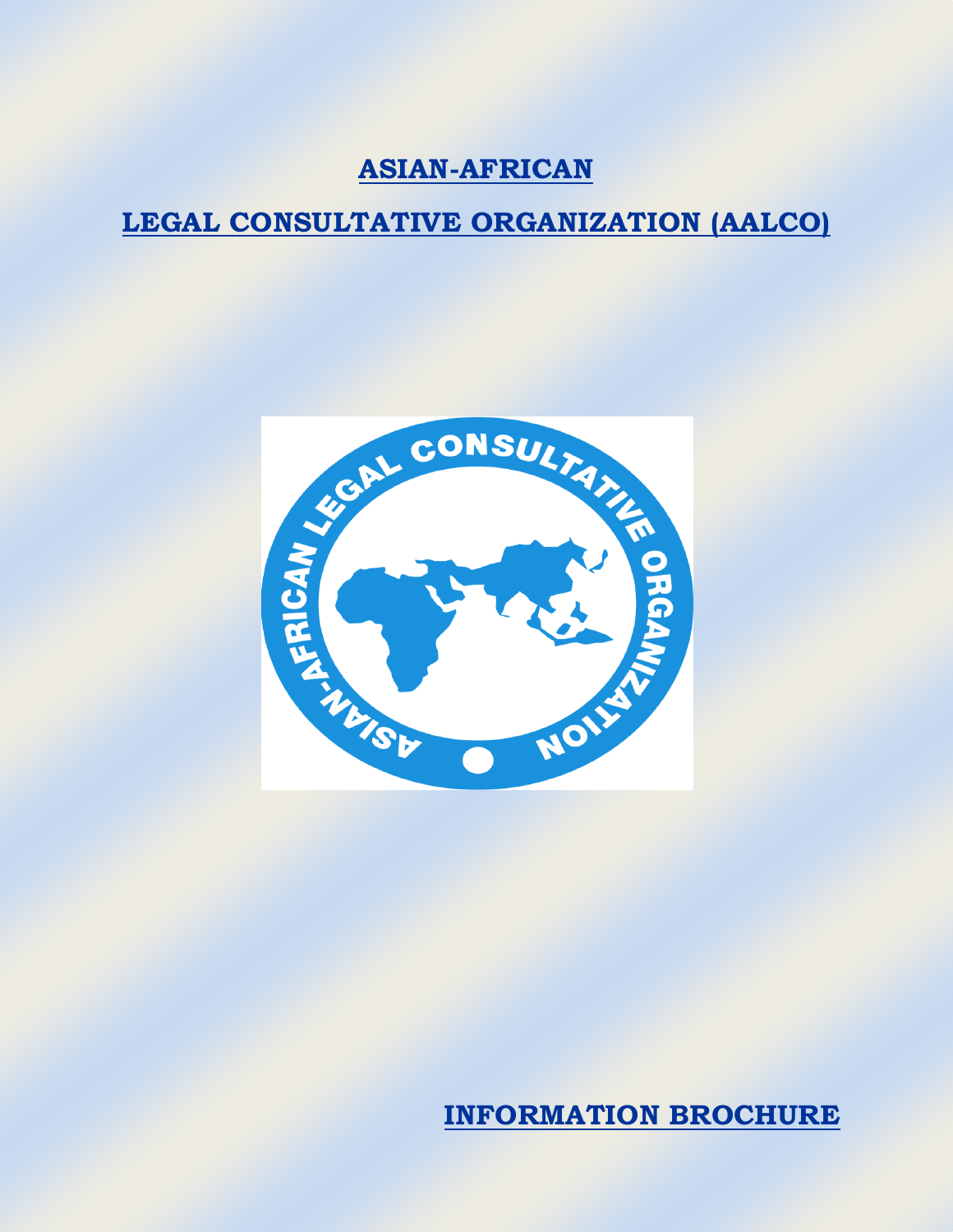# **Asian-African Legal Consultative Organization (AALCO)**

# **Member States**

Arab Rep. of Egypt Bahrain Bangladesh Brunei Darussalam Cameroon China Cyprus D.P.R. Korea Gambia Ghana India Indonesia Iran (Islamic Republic of) Iraq Japan Jordan Kenya Kuwait Lebanon State of Libya Malaysia **Mauritius** Mongolia Myanmar Nepal Nigeria Oman Pakistan Philippines Qatar Korea (Republic of) Saudi Arabia Senegal Sierra Leone Singapore Somalia South Africa Sri Lanka State of Palestine Sudan Syria United Republic of Tanzania Thailand Turkey Uganda United Arab Emirates VietNam Yemen

### **Permanent Observers**

Australia New Zealand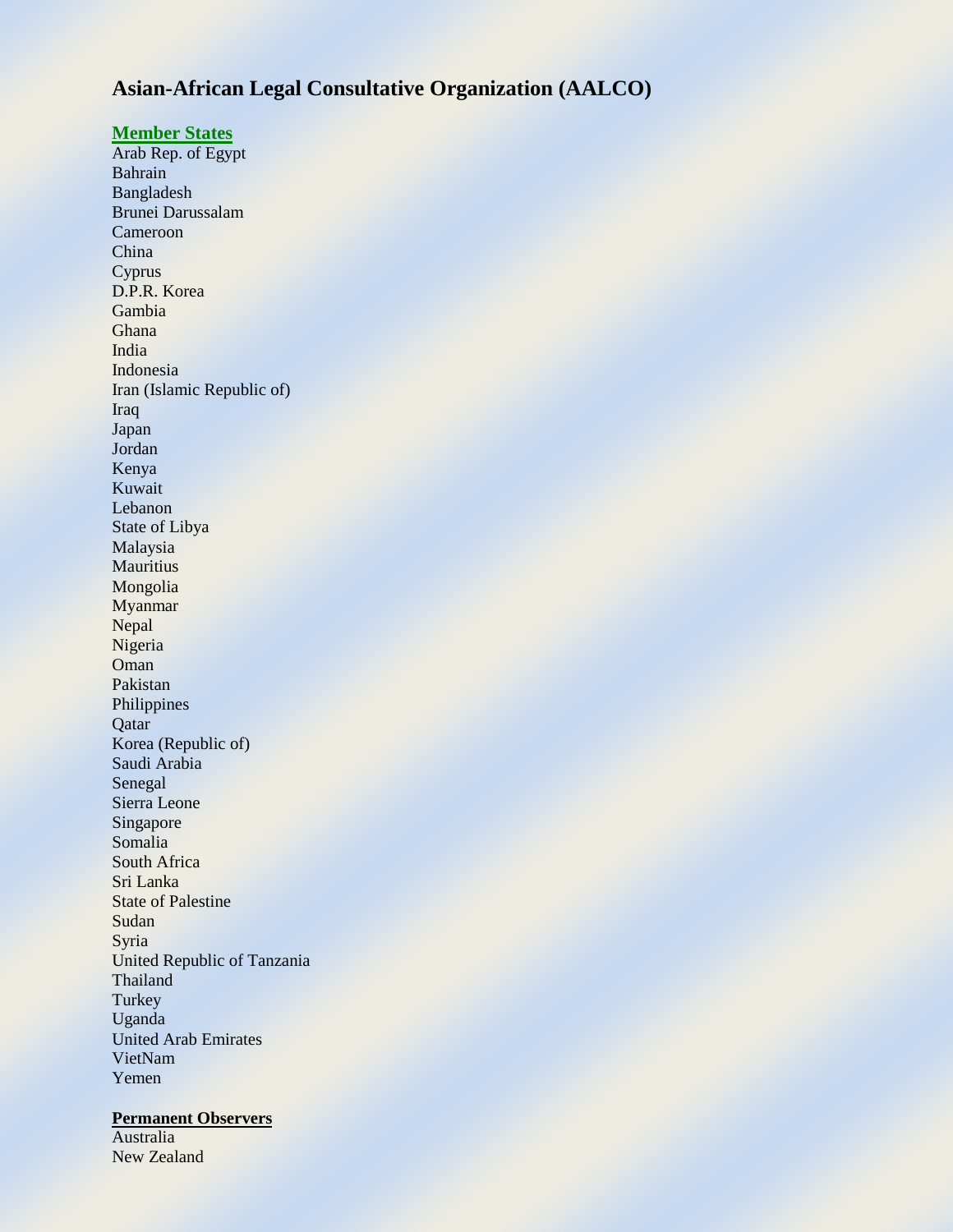# **Milestones**

**18-24 April, 1955**: The Asian-African Conference, held in Bandung, Indonesia

**15 November, 1956**: Constitution of the Asian Legal Consultative Committee.

**18-27 April, 1957**: First session of the Committee, is inaugurated by Mr. Jawaharlal Nehru, the then Prime Minister of India. It is decided to situate the Secretariat of the Committee in New Delhi, India.

**19 April, 1958**: The Statues of the Committee is amended so as to include participation of the countries in the African continent and name of the Committee consequently changed to Asian African Legal Consultative Committee (AALCC).

**13 October, 1980**: AALCC is accorded Permanent Observer status by the United Nations General Assembly.

25-30 May, 1981: The 22<sup>nd</sup> Annual Session of AALCC is held in Colombo, making the Committee a permanent body.

**26 April, 2000**: Headquarters Agreement signed between the AALCC and the Govt. of India

**24 June, 2001**: In view of the growing stature and status of AALCC, its name is changed to Asian-African Legal Consultative Organization (AALCO).

**2006**: Golden Jubilee Year of AALCO and inauguration of its permanent headquarters in New Delhi.

August, 2009: Putrajaya Declaration made at the 48<sup>th</sup> Annual Session of AALCO held in Malaysia.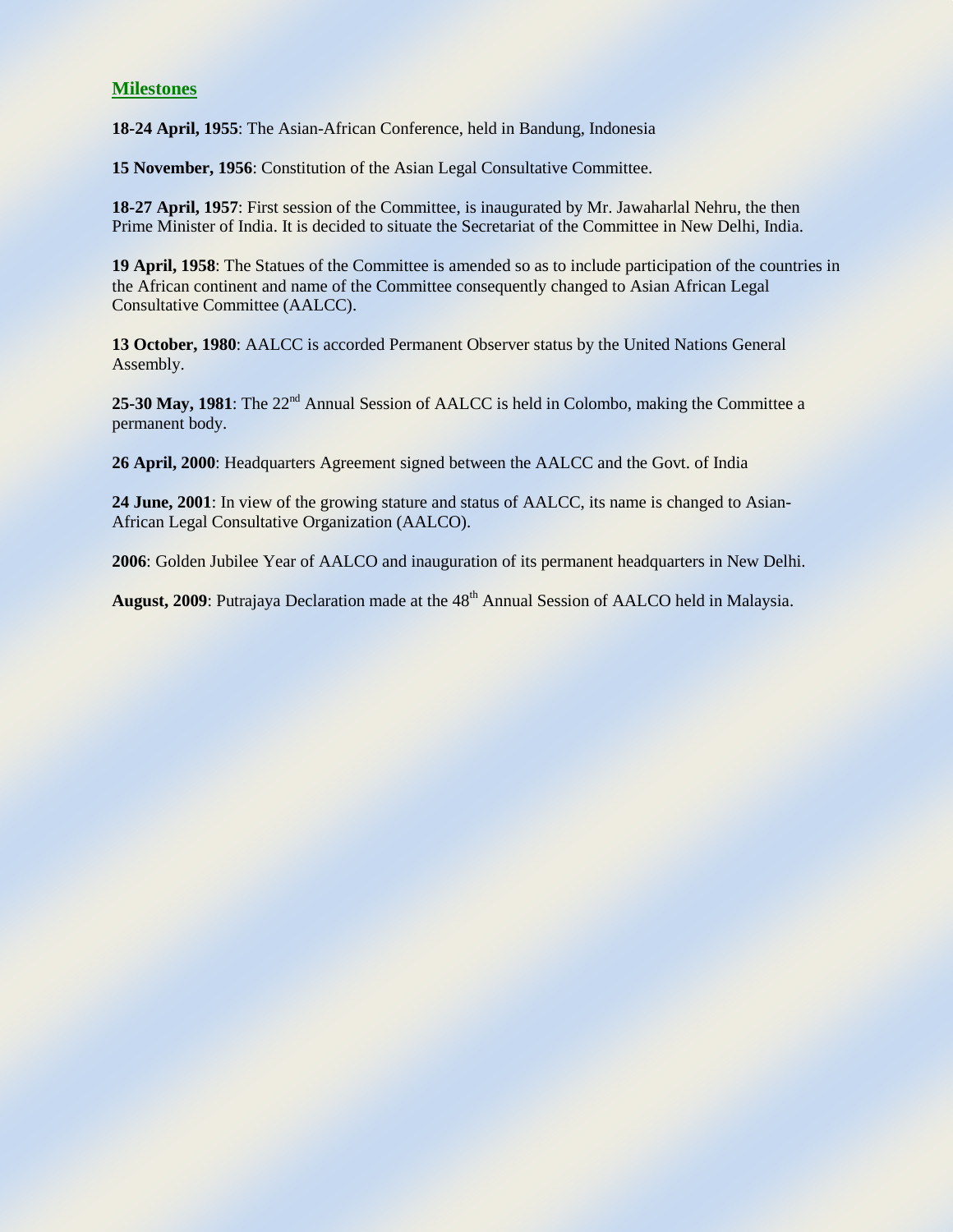# **Contents**

# **General Information**

Historical Background Functions and Purposes Current Work Programme Membership Permanent Headquarters Finances

# **Organizational Structure**

Annual Sessions Liaison Officers Secretariat Centre for Research and Training Regional Arbitration Centres

# **Activities**

Annual Sessions Inter-Sessional Meetings Meetings of Legal Advisers Seminars Training Programme

**Publications**

**Cooperation with International Organizations**

**Statutes of AALCO**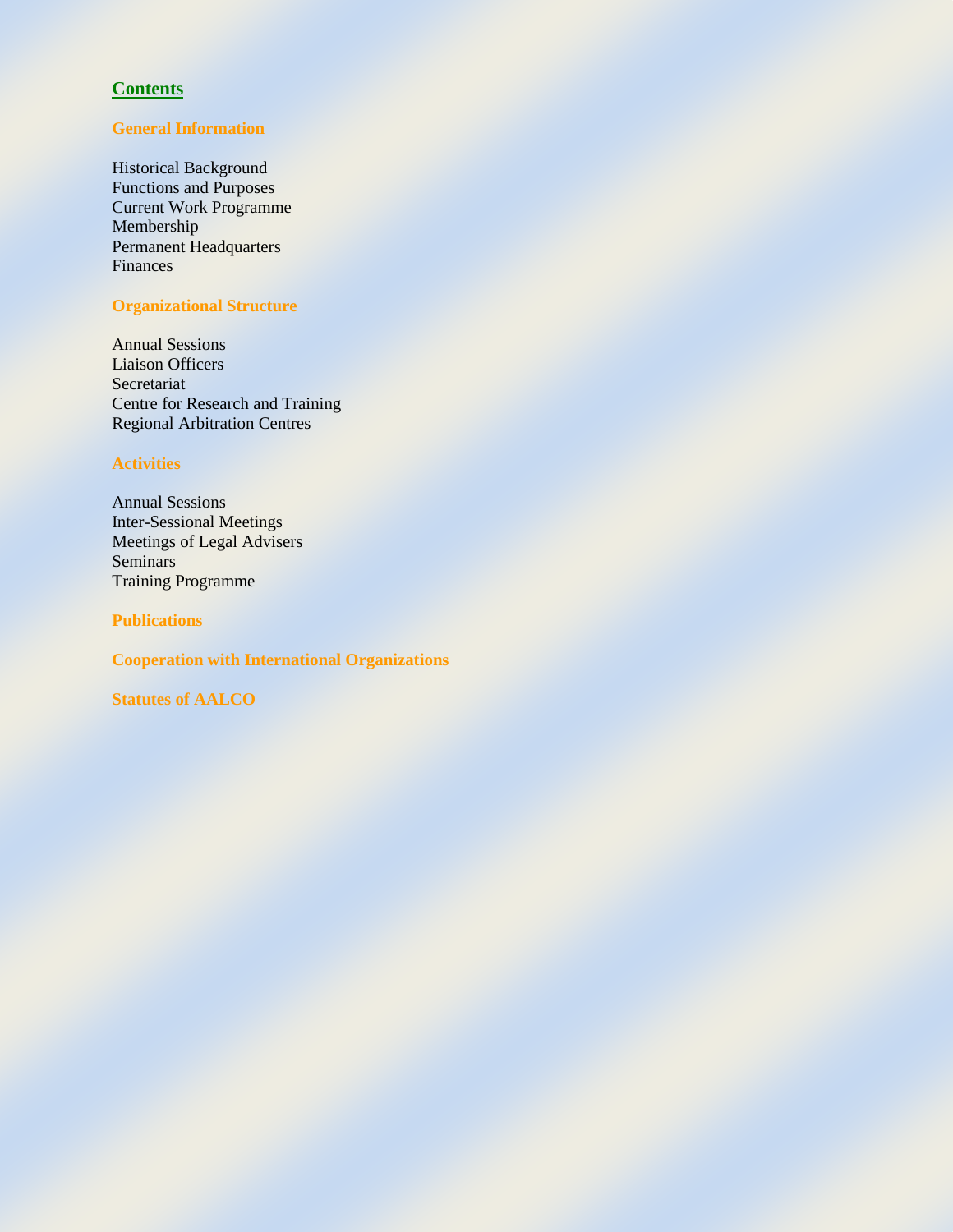

**Prof. Dr. Kennedy Gastorn Secretary-General**



AALCO, in many ways stands out as an intergovernmental organization. A product of a legendary idea that has endured through generations, AALCO is the tangible outcome of the Bandung Conference held in 1955. Afro-Asian solidarity represents a high moral pedestal in political philosophy, bringing together continents united by a common history and a vision of an egalitarian and just future. AALCO exists to realise this vision through the progressive development and codification of international law for its Member States, keeping in mind their common dreams and aspirations.

Blessed with a glorious legacy, we confidently and resolutely move ahead realising the mandate vested on us by being a consultative forum on matters of common concern to our Member States. Each year, we strive to add value, be more innovative in our functioning and bring our Member States closer by re-applying ourselves to the 'Bandung Spirit', which glows brighter with the march of time.

On this note, I am extremely happy to present before you, our Information Brochure, which captures the activities and history of AALCO over the years, our organizational structure, and other essential details in a nutshell.

(Kennedy Gastorn)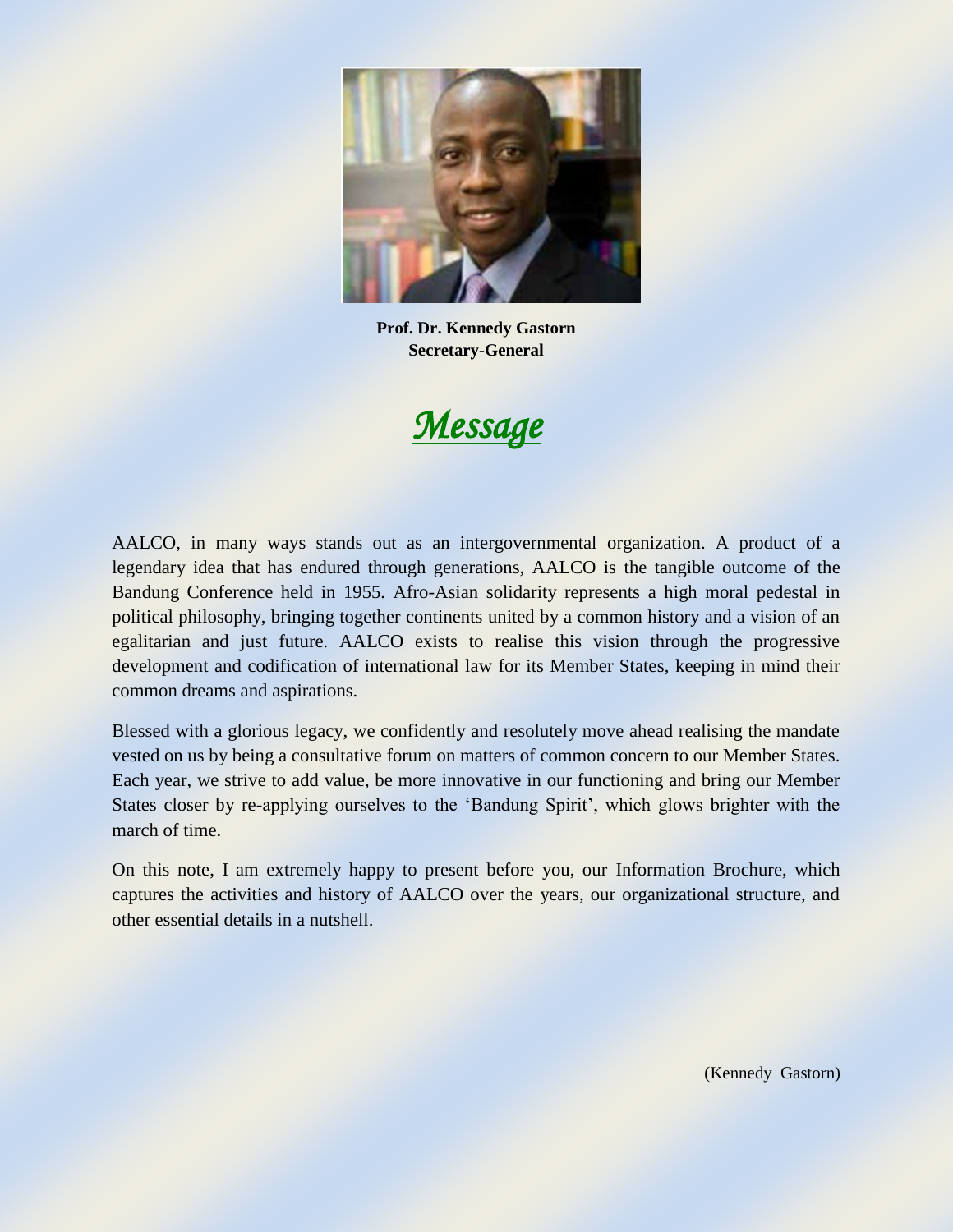# **GENERAL INFORMATION**

### **Historical Background**

The Asian-African Legal Consultative Organization (AALCO) started its journey as the Asian Legal

Consultative Committee (ALCC), which was formed on the 15 November, 1956, as a tangible outcome of the historic Bandung Conference, held in Indonesia, in April 1955. The ALCC was constituted by the Governments of Burma (now Myanmar), Ceylon (now Sri Lanka), India, Indonesia, Iraq, Japan and United Arab Republic (now Arab Republic of Egypt and Syria). It was a body of legal experts, advisory in nature, established to deal with problems pertaining to international law that were referred to it by its Member



Bandung Conference in action

States, and further to help in exchange of views and information on matters of international law, which were of common concern to the participating countries. Later, in 1958, the statutes of the ALCC were amended so as to include the participation of African nations, and consequently its name changed to Asian-African Legal Consultative Committee (AALCC).

The AALCC was originally established as a non-permanent committee for a term of five years. This term was, however, further extended on four occasions until 1981, when at its Colombo Session; it was decided to place the Committee on a permanent footing. That decision necessitated revision of the original Statues and Statutory Rules - the revised versions of which were adopted in 1987 and 1989 respectively. Owing to the growing stature and status of the Committee - at its  $40<sup>th</sup>$  Session, held at its Headquarters in New Delhi, in 2001 - the name of the Committee was changed to Asian-African Legal Consultative Organization (AALCO).



Silver Jubilee Celebrations of 1955 Bandung Conference and the 21st Session of AALCO (Jakarta, 1980)

In order to keep the constituent instruments of the Organization in tune with the changing times and to meet the new hopes and aspirations of its Members, the Member States of AALCO, at the 43rd Sessions of the Organization at Bali, Indonesia in 2004, accorded their unanimous approval to a new and revised Text of Statutes. The new Text of Statues is in consonance with the constituent instruments of other inter-governmental Organizations and brings it at par with them. The Statutory Rules of the Organization are also in the process of being revised.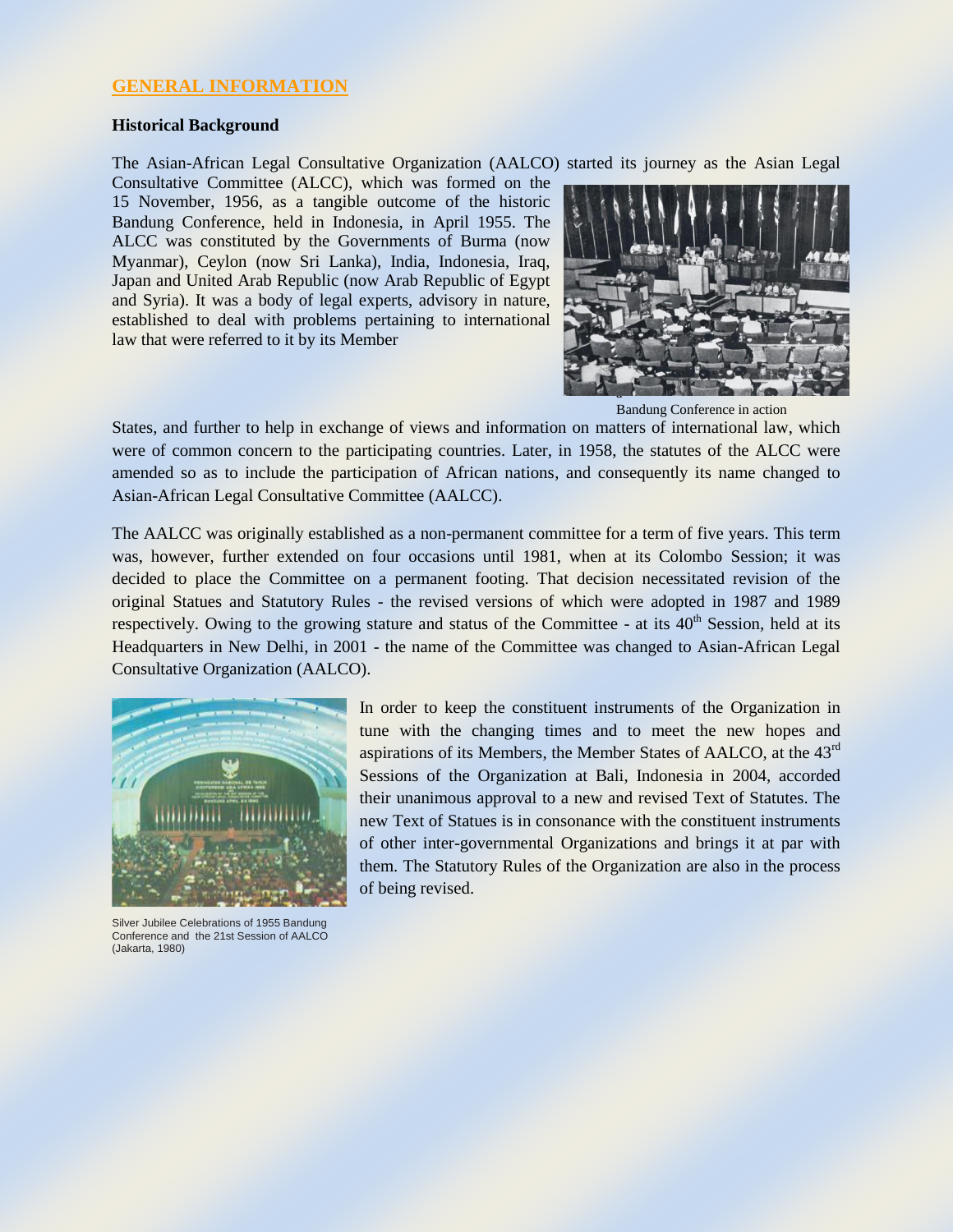### **Functions and Purposes**

The Functions and Purposes of the Organization are as follows:

- To serve as an advisory body to its Member States in the field of international law and as a forum for Asian-African cooperation in legal matters of common concern;
- To consider and deliberate on issues related to international law that may be referred to the Organization by the Member States and to make such recommendations to the governments as may be deemed necessary;
- To exchange views, experiences and information on matters of common concern having legal implications and to make recommendations thereto if deemed necessary;
- To communicate with the consent of the governments of the Member States, the views of the Organization on the matters of international law referred to it; to the United Nations and other institutions and international organizations;
- To examine subjects which are under consideration of the International Law Commission and to forward the views of the Organization to the Commission; and to consider the reports of the Commission and to make recommendations regarding them, wherever necessary, to the Member States; and
- To undertake, with the consent of/or at the request of Member States, such activities as may be deemed appropriate for the fulfillment of the functions and purposes of the Organization.

There are three ways in which a matter is placed on the Work Programme of AALCO:

- Reference by a Member State
- *Suo-moto* initiative of the Secretary -General
- Through follow-up of the work of the International Law Commission

In order to fulfill the objectives and carry out the functions of the Organization as set out above – the Secretariat prepares studies on topics which are of relevance to the Member States and are referred to the Secretariat by them, and which may appear also on the agenda for the Annual Sessions. These studies assist Member States in dealing with matters concerning international law, and some of them form the background material for deliberations at the Annual Sessions. The Member States after the deliberations at the Annual Sessions adopt resolutions, which set out the directions for the Secretariat to implement the work programme agreed upon by the Member States.

### **Current Work Programme**

The AALCO since its inception has worked on a wide range of international law topics, including: law of diplomatic relations, extradition law, treatment of foreign nationals, State Immunity and commercial transactions, the law of the sea, Indian Ocean as a zone of peace, dual citizenship, ionosphere sovereignty, divorce laws, free legal aid, ILC's continuing agenda items, legality of nuclear tests, conflict of laws in international sales, double tax avoidance, law of treaties, Afro-Asian view of the UN Charter, Vienna Conventions of diplomatic and consular relations, Convention on Civil Liability for Nuclear Damage, law of outer space, principles of peaceful coexistence, law of international rivers, South West Africa cases, uniform transport law, legal advisory services in foreign offices, environmental law, territorial asylum, succession of States in respect of treaties, reciprocal assistance in respect of economic offences, issues of international trade law, regional cooperation and New International Economic Order, legal framework for joint ventures in industrial sector, mutual assistance in criminal matters and debt relief.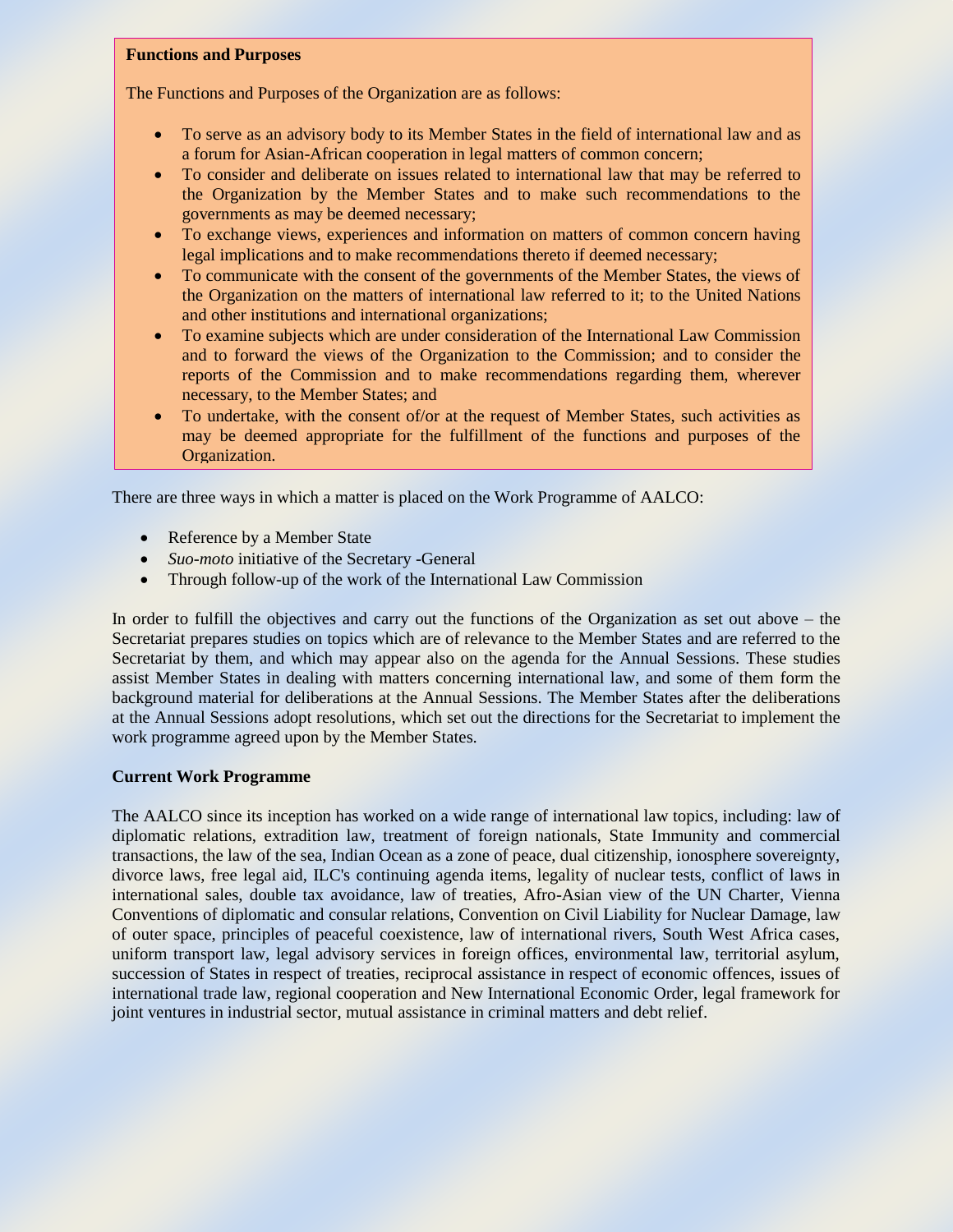The current work-programme of the Organization includes the following topics:

- Work of the International Law Commission
- The Law of the Sea
- The Environment and Sustainable Development
- Expressions of Folklore and its International Protection
- The Status and Treatment of Refugees
- Violations of International Law in Palestine and Other Occupied Territories by Israel and Other International Legal Issues related to the Question of Palestine
- Legal Protection of Migrant Workers
- Extraterritorial Application of National Legislation: Sanctions Imposed Against Third Parties
- Violent Extremism and Terrorism (Legal Aspects)
- Establishing Cooperation Against Trafficking in Women and Children
- The International Criminal Court: Recent Developments
- An Effective International Legal Instrument Against Corruption
- International Law in Cyberspace
- The Work of UNCITRAL and Other International Organizations in the Field of International Trade Law
- The WTO as a Framework Agreement and Code of Conduct for World Trade
- Managing Global Financial Crises: Sharing of Experience
- Human Rights in Islam
- Peaceful Settlement of Disputes

### **Membership**

Forty-eight countries from Asia and Africa are presently the Members of the Organization. Membership of the Organization is open to all Asian and African States that desire to participate in the Organization in accordance with its Statutes and Statutory Rules. Any such State desirous of membership has to address a written communication to the Secretary-General of the AALCO intimating its desire to participate in the Organization and stating its acceptance of the Statutes and Statutory Rules. The communication when received is circulated among the Member Governments with a request for submission of their comments for the same within a period of six weeks. Unless at least one-third of the Member States object to such membership, the State concerned is declared admitted as a member.

### **Permanent Headquarters**

Pursuant to the Headquarters Agreement between the Government of India and AALCO, signed on 26 April 2000 - New Delhi is the seat of the Permanent Headquarters of AALCO. The Government of India has gifted a building complex in the diplomatic enclave in Chanakyapuri for AALCO's Headquarter and the residence of the Secretary-General. The Secretariat started functioning in this building from April, 2008. All the state of the Signing ceremony of Headquarters Agreement, New Delhi



 2000. Mr. Tang Chengyuan, the then Secretary-General of AALCO and Dr. P. S. Rao, the then Legal Adviser and Joint Secretary, Ministry of External Affairs, Govt. of India

### **Finances**

The Organization's finances are met from three sources, namely:

- (i) The annual budget, contributions for which come from all Member States;
- (ii) Voluntary contributions, which may be made by any Member State/s including contribution in the form of deputation of officers or office equipments; and
- (iii) Special budget for specific purposes such as for the Arabic Fund.

All members are committed to contribute towards the annual budget. The share of each Member's contribution is decided on the basis of an agreed scale as per the economic situation of each Member State. The Member States from Arabic speaking countries also make an additional contribution towards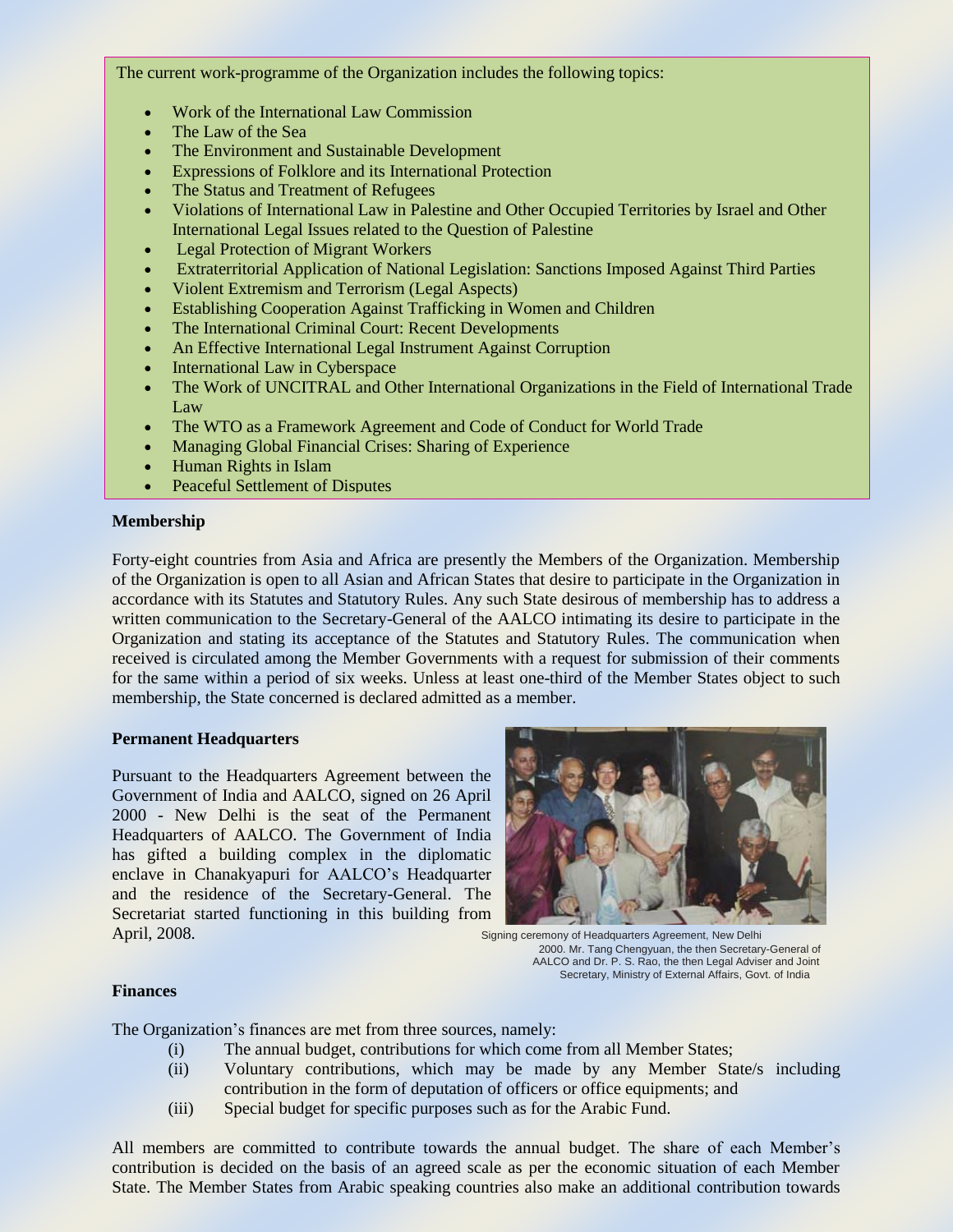the Arabic budget, which is dedicated to translation of official documents into Arabic and interpretation purposes during the Annual Session. All other contributions are on a voluntary basis.

# **ORGANIZATIONAL STRUCTURE**

# **Annual Sessions**

The Annual Session of AALCO is its plenary organ, and also the highest decision making body. The resolutions adopted during the Annual Sessions by the Member States on the organizational and substantive matters steer its work programme. The Annual Session also decides and elects the Secretary-General of the Organization.



57<sup>th</sup> Annual Session held in Tokyo (Japan)

The Annual Sessions are usually hosted by one of the AALCO Member States, on the basis as far as possible by geographical rotation. High-level representatives are appointed by the Governments of Member States to attend these Annual Sessions. In addition, many observer delegations representing non-Member States and international organizations also participate in the deliberations.

Over the years, it has become a regular practice that members of International Law Commission (ILC) actively participate in the Annual Sessions.

### **Meetings of the Liaison Officers**

Member States nominate officers who are usually diplomats at their diplomatic missions in New Delhi, preferably with legal experience, to act as Liaison Officers with AALCO. Liaison Officers represent their governments during the intervals between Annual Sessions - in the meetings that are usually held once every two months at the AALCO Headquarters in New Delhi.

## **Secretariat**

The Secretariat of the AALCO is responsible for the day-to-day functioning of the Organization. This includes preparation of technical studies and documentation, providing advisory services to the Governments of the Member States, organization of training programs and seminars and maintaining the necessary cooperation with regional and international organizations.

The Secretariat is headed by the Secretary-General appointed by the Member states. He is assisted by Deputy Secretaries-General seconded by the Member Governments. Presently, the Governments of the People's Republic of China, Islamic Republic of Iran and Japan have deputed their Senior Officials to serve the Secretariat. The rest of the Secretariat staff consists of legal officers and other administrative and supporting personnel.



The Organization also maintains permanent observer mission to United Nations both at New York and Vienna.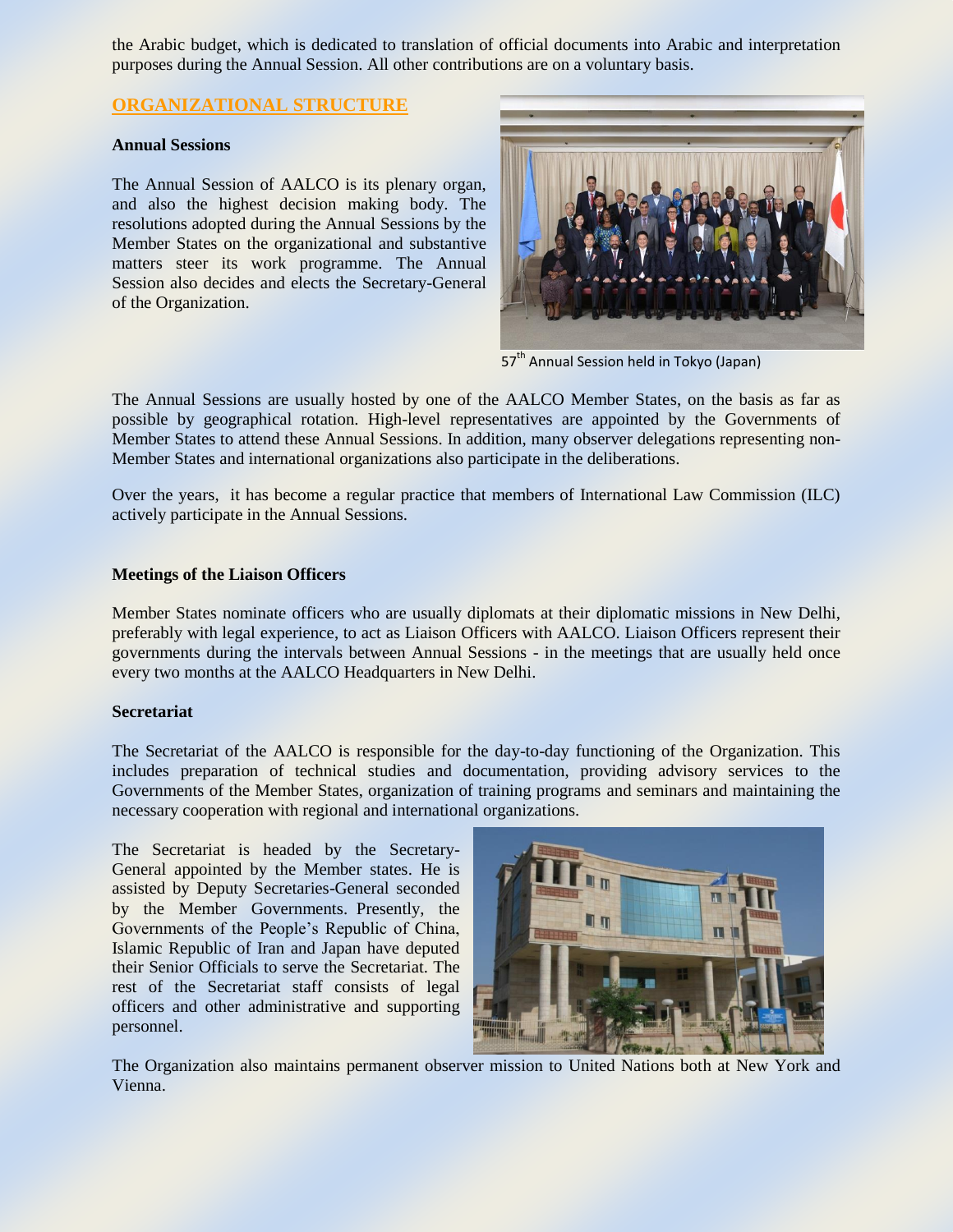### **Secretary- General**

The Secretary-General of the Organization is elected by the Member States on a rotational basis, from the two regions of Asia and Africa, for a renewable term of four years. Anyone who is a national of a



Member State and is a legal expert or has adequate legal and administrative experience may be appointed as the Secretary-General. The Secretary- General is the Chief Executive of the Organization and pilots the Organization in all correspondence, decisions, and programmes adopted by the Annual Sessions. The Secretary -General presents a review of the organization's work on a biennial basis to the United Nations General Assembly, and forwards the views and opinions of its Member States to the International Law Commission, on matters under its consideration. An important part of his work is also to promote cooperation with the United Nations, its specialized agencies and other inter-governmental Organizations.

The current Secretary-General is Professor Dr. Kennedy Gastorn from the United Republic of Tanzania. He took office on 15 August 2016.

His predecessors, namely, Late Mr. B. Sen, Late Mr. Frank X. Njenga, Mr. Tang Chengyuan , Amb. Dr. Wafik Zaher Kamil and Prof. Dr. Rahmat Mohamad had made their valuable contributions towards the Organization.



Late B. Sen Late Frank X. Njenga Tang Chengyuan Wafik Z.Kamil Rahmat B. Mohamad (1956-87, India) (1988-94, Kenya) (1994-2000,China P.R.) (2000-08, Egypt) (2008-16, Malaysia)

## **Centre for Research and Training**

The Centre for Research and Training (CRT), earlier known as the Data Collection Unit, was established by AALCO in 1989 to collect and collate information on international economic and trade instruments, as well as the relevant legislations of the Member States. Over time its activities have been expanded to cover the entire gamut of the substantive activities of AALCO, including research and dissemination of information on topics of contemporary relevance.

In addition, the Centre is presently engaged in:

- a) Organizing training programmes for person interested in legal research from Member States dealing with international law
- b) Capacity-building by carrying out research projects on international law
- c) Convening workshops and seminars, and arranging discussions and lectures by international law experts from within and outside the AALCO region

The Centre maintains and regularly updates the website of AALCO (both in English and Arabic). The website of AALCO is a window to its activities, and helps build a stronger link between itself, its Member States, the United Nations and other international organizations.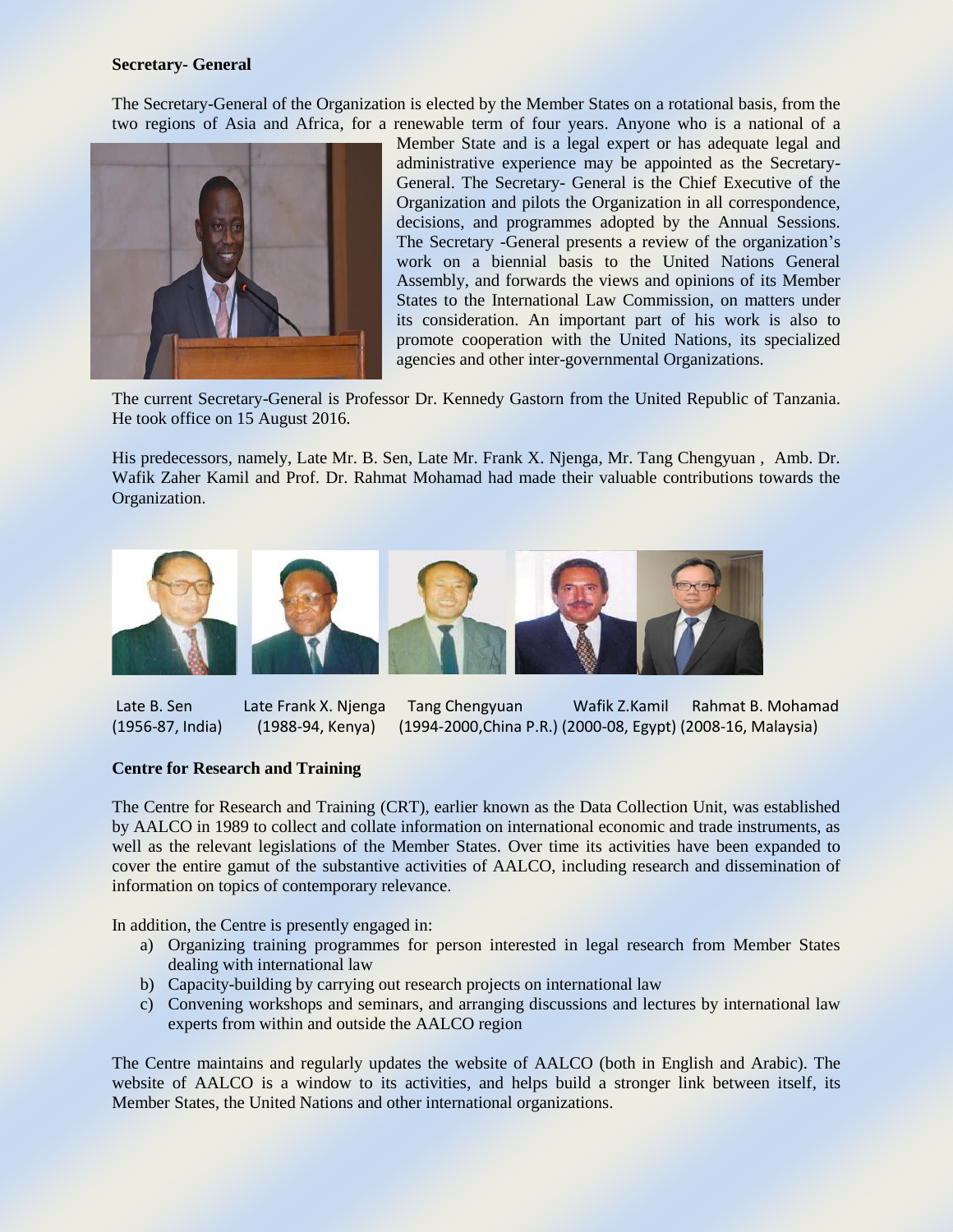## **Regional Arbitration Centers**

One of the major achievements of AALCO in its programme pertaining to the economic field was the launching of its Integrated Scheme for Settlement of Disputes in the Economic and Commercial Transactions in 1978. Pursuant to that Scheme, it was decided to establish Regional Arbitration Centers under the auspices of AALCO, with the objectives to promote and conduct international commercial arbitration in the Asian-African regions.

Five such Centers have been established so far, which are located at Cairo (Arab Republic of Egypt), Kuala Lumpur (Malaysia), Lagos (Nigeria), Tehran (Islamic Republic of Iran) and Nairobi (Kenya). The respective Host Governments recognize the Centers' independent status and have accorded to them privileges and immunities. Each Centre is headed by a Director, appointed by the Host Government in consultation with the Secretary-General of AALCO. The Directors of the Centers present their reports on the functioning of the Centers at the Annual Sessions.

AALCO provides its expertise and assistance to the Member States in the appointment of the arbitrators, and in other matters related to the conduct of arbitration. These Centers also provide training to arbitrators.



**Email[:enquiry@aiac.world](mailto:enquiry@aiac.world)** 



**Email: [info@crcica.org.eg](mailto:info@crcica.org.eg) Email: [info@rcical.org](mailto:info@rcical.org) [www.aiac.world](http://www.aiac.world/) [www.crcica.org.eg](http://www.crcica.org.eg/) [www.rcical.org](http://www.rcical.org/)**





**[www.trac.ir](http://www.trac.ir/) [www.ncia.or.ke](http://www.ncia.or.ke/)**



**Email: [secretariat@trac.ir](mailto:secretariat@trac.ir) Email: [registrar@ncia.or.ke](mailto:registrar@ncia.or.ke)**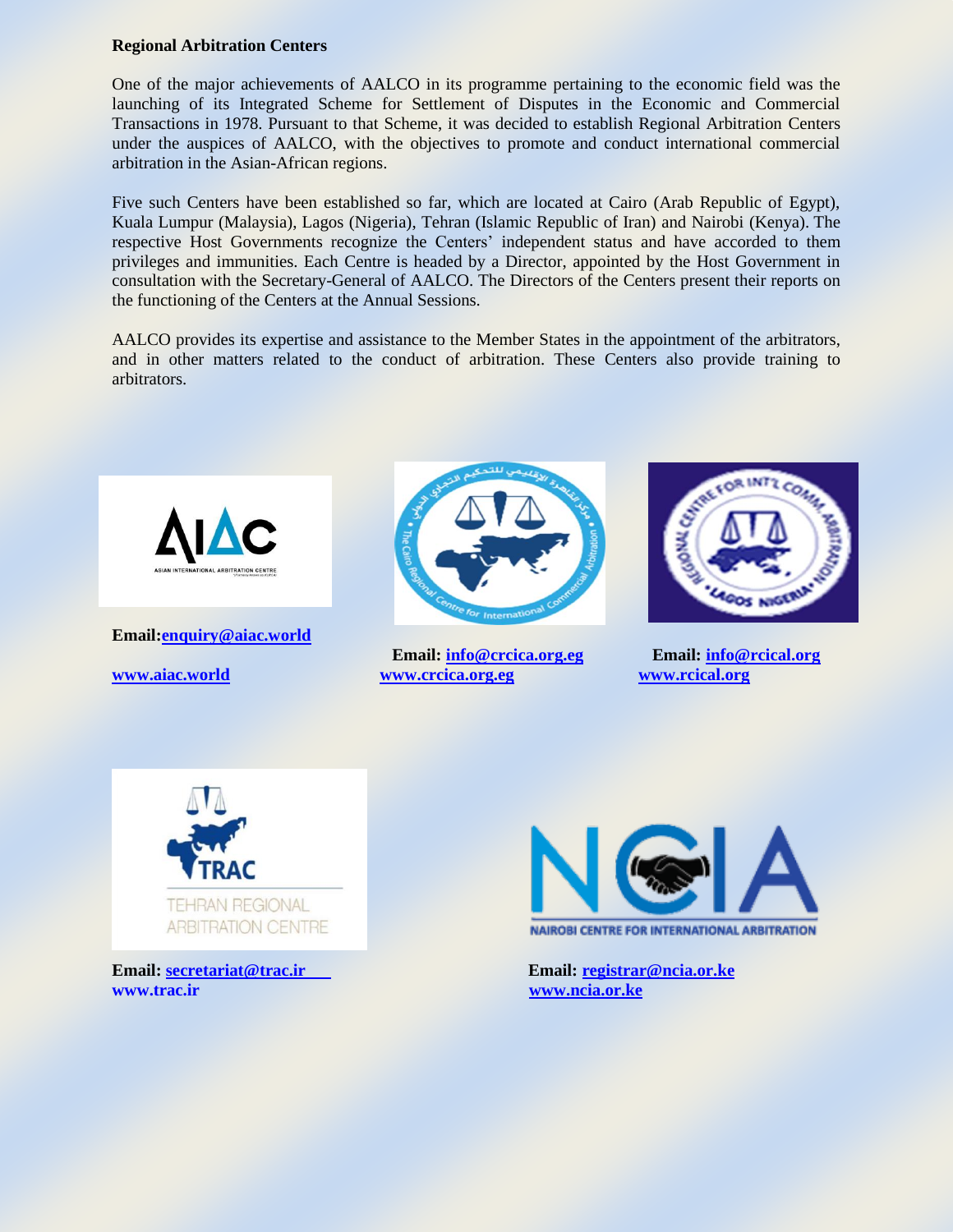# **ACTIVITIES**

# **Annual Sessions**

L

AALCO's Annual Sessions are known for the balanced nature of the items on their agendas, as well as the constructive deliberations that take place therein. To date, fifty-seven Annual Sessions have been held in different Member States.

| ANNUAL SESSIONS OF THE ORGANIZATION |                 |                                    |  |              |                 |                           |
|-------------------------------------|-----------------|------------------------------------|--|--------------|-----------------|---------------------------|
| Years                               | <b>Sessions</b> | <b>Countries</b>                   |  | <b>Years</b> | <b>Sessions</b> | <b>Countries</b>          |
| 2018                                | Fifty-Seventh   | Tokyo (Japan)                      |  | 1985         | Twenty-Fourth   | Kathmandu (Nepal)         |
| 2017                                | Fifty-Sixth     | Nairobi (Kenya)                    |  | 1983         | Twenty-Third    | Tokyo (Japan)             |
| 2016                                | Fifty-Fifth     | New Delhi (HQ, India)              |  | 1981         | Twenty-Second   | Colombo (Sri Lanka)       |
| 2015                                | Fifty-Fourth    | Beijing (China)                    |  | 1980         | Twenty-First    | Jakarta (Indonesia)       |
| 2014                                | Fifty-Third     | Tehran (Iran)                      |  | 1979         | Twentieth       | Seoul (Republic of Korea) |
| 2013                                | Fifty-Second    | New Delhi (HQ, India)              |  | 1978         | Nineteenth      | Doha (Qatar)              |
| 2012                                | Fifty-First     | Abuja (Nigeria)                    |  | 1977         | Eighteenth      | Baghdad (Iraq)            |
| 2011                                | Fiftieth        | Colombo (Sri Lanka)                |  | 1976         | Seventeenth     | Kuala Lumpur (Malaysia)   |
| 2010                                | Forty-Ninth     | Dar es Salaam (Tanzania)           |  | 1975         | Sixteenth       | Tehran (Iran)             |
| 2009                                | Forty-Eighth    | Putrajaya (Malaysia)               |  | 1974         | Fifteenth       | Tokyo (Japan)             |
| 2008                                | Extraordinary   | New Delhi (HQ, India)              |  | 1973         | Fourteenth      | New Delhi (India)         |
|                                     | Forty-Seventh   | New Delhi (HQ, India)              |  | 1972         | Thirteenth      | Lagos (Nigeria)           |
| 2007                                | Forty-Sixth     | Cape<br>Town<br>(South)<br>Africa) |  | 1971         | Twelfth         | Colombo (Sri Lanka)       |
| 2006                                | Forty-Fifth     | New Delhi (HQ, India)              |  | 1970         | Eleventh        | Accra (Ghana)             |
| 2005                                | Forty-Fourth    | Nairobi (Kenya)                    |  | 1969         | Tenth           | Karachi (Pakistan)        |
| 2004                                | Forty-Third     | Bali (Indonesia)                   |  | 1967         | Ninth           | New Delhi (India)         |
| 2003                                | Forty-Second    | Seoul<br>(Republic<br>of<br>Korea) |  | 1966         | Eighth          | Bangkok (Thailand)        |
| 2002                                | Forty-First     | Abuja (Nigeria)                    |  | 1965         | Seventh         | Baghdad (Iraq)            |
| 2001                                | Fortieth        | New Delhi (HQ, India)              |  | 1964         | Sixth           | Cairo (Egypt)             |
| 2000                                | Thirty-Ninth    | Cairo (Egypt)                      |  | 1962         | Fifth           | Rangoon (Burma)           |
| 1999                                | Thirty-Eighth   | Accra (Ghana)                      |  | 1961         | Fourth          | Tokyo (Japan)             |
| 1998                                | Thirty-Seventh  | New Delhi (India)                  |  | 1960         | Third           | Colombo (Sri Lanka)       |
| 1997                                | Thirty-Sixth    | Tehran (Iran)                      |  | 1958         | Second          | Cairo (Egypt)             |
| 1996                                | Thirty-Fifth    | Manila (Philippines)               |  | 1957         | First           | New Delhi (India)         |
| 1995                                | Thirty-Fourth   | Doha (Qatar)                       |  |              |                 |                           |
| 1994                                | Thirty-Third    | Tokyo (Japan)                      |  |              |                 |                           |
| 1993                                | Thirty-Second   | Kampala (Uganda)                   |  |              |                 |                           |
| 1992                                | Thirty-First    | Islamabad (Pakistan)               |  |              |                 |                           |
| 1991                                | Thirtieth       | Cairo (Egypt)                      |  |              |                 |                           |
| 1990                                | Twenty-Ninth    | Beijing (P.R. of China)            |  |              |                 |                           |
| 1989                                | Twenty-Eighth   | Nairobi (Kenya)                    |  |              |                 |                           |
| 1988                                | Twenty-Seventh  | Singapore                          |  |              |                 |                           |
| 1987                                | Twenty-Sixth    | <b>Bangkok</b> (Thailand)          |  |              |                 |                           |
| 1986                                | Twenty-Fifth    | Arusha (Tanzania)                  |  |              |                 |                           |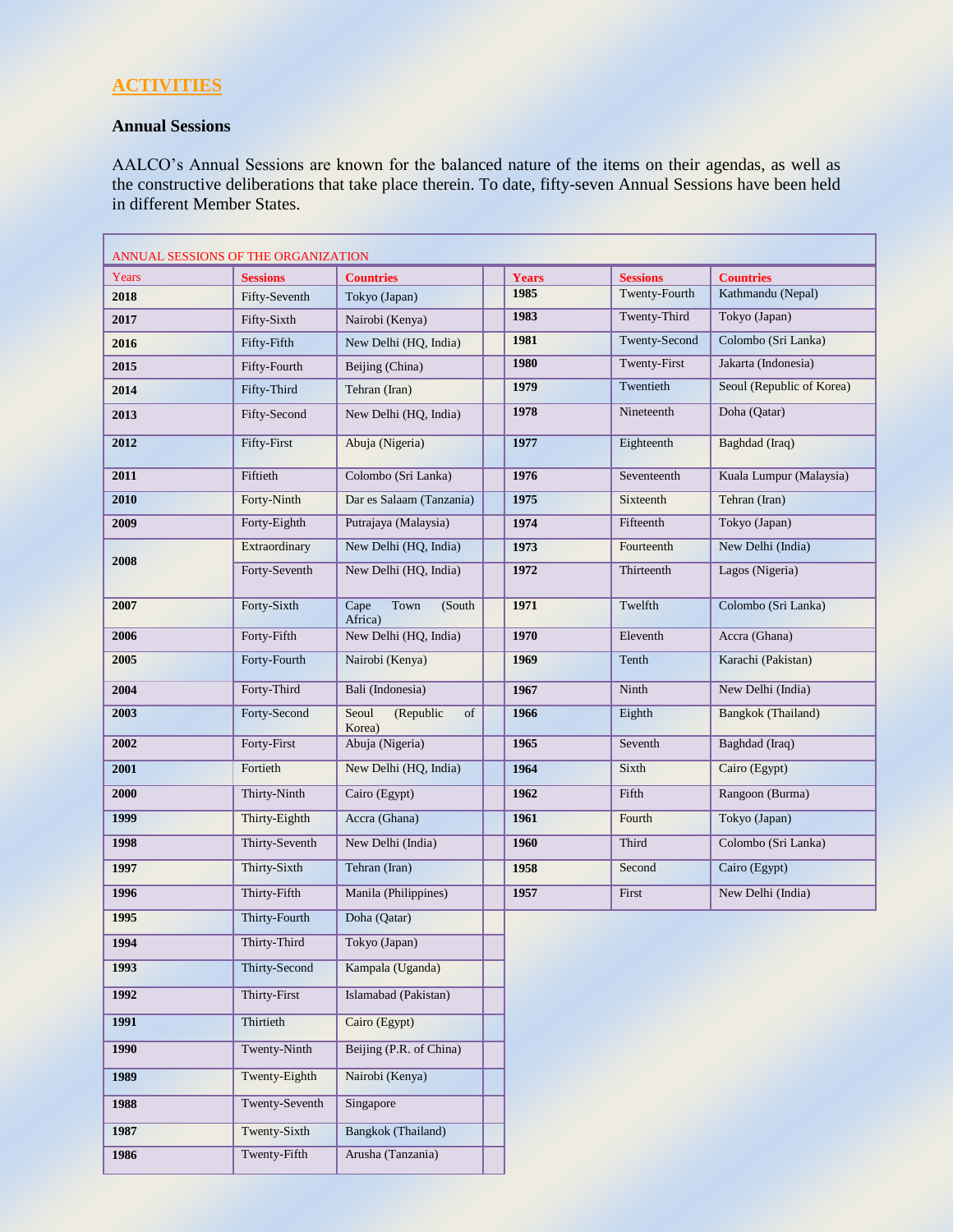## **Inter-sessional Meetings**

In addition to the Annual Sessions, inter-sessional Meetings constitute an important part of AALCO's activities. In accordance with the approved work-programme of the Organization, the Secretary-General convenes inter-sessional meetings, meetings of expert groups and may also arrange for informal consultations - during the intervening period between two Annual Sessions, to consider any subject or issue, pending approval, over which consultations among the Member Governments may be deemed necessary.

# **Meetings of AALCO Legal Advisers**

Every year a meeting of the Legal Advisers of the Member States of AALCO, regarding matters pertaining to AALCO, is convened in New York, during the time of the General Assembly Session. Legal Advisers of non-Member States and representatives of United Nations and its Agencies also attend this Meeting. The meeting provides a forum for exchange of views on current issues of common concern to the Member States. Subsequently, the Secretary-General receives informal guidance from the Legal Advisers regarding the various assignments to be carried out by the Secretariat. Since 2003, an AALCO-ILC Joint Meeting takes place along with the Legal Advisers Meeting.

# **Seminars**

Under the auspices of the CRT seminars on the topics of contemporary relevance in international law are regularly convened. AALCO has jointly organized numerous seminars and workshops. To name a few of



them:

 Seminar on Autonomous Weapon Systems, Artificial Intelligence and Armed Conflict

 Seminar on Operational Functioning of the International Criminal Court and International Judicial Education: Emerging Paradigms

 Lecture on the work programme and functionality of the UNCITRAL

AALCO-ICRC Seminar on Autonomous Weapon Systems, Artificial Intelligence And Armed Conflict on 8 January 2019

The Centre later publishes the report of such Seminars, which certainly are a valuable addition to the existing literature on the subject.

# **Training Programs**

Training programs on various international law topics are conducted by the CRT in cooperation with inter-governmental organizations and academic institutions, for the officials of Member Governments, at regular intervals. From 2008 onwards, the CRT has initiated a Training Course on "General International Law" for diplomats and officials of the Member States. Further in 2010, a training on the Humanitarian Law, a basic course on World Trade Organization, and a regional training on the Treaty Law and Practice were conducted. Since 2015, the Government of China has been hosting every year a fully funded training programme called the China-AALCO Exchange and Research Program on International Law (CAERP) for AALCO's Member States. It aims to promote exchange and dialogue, share good practices, experience and knowledge, and enhance capacity-building in the field of international law among AALCO's Member States.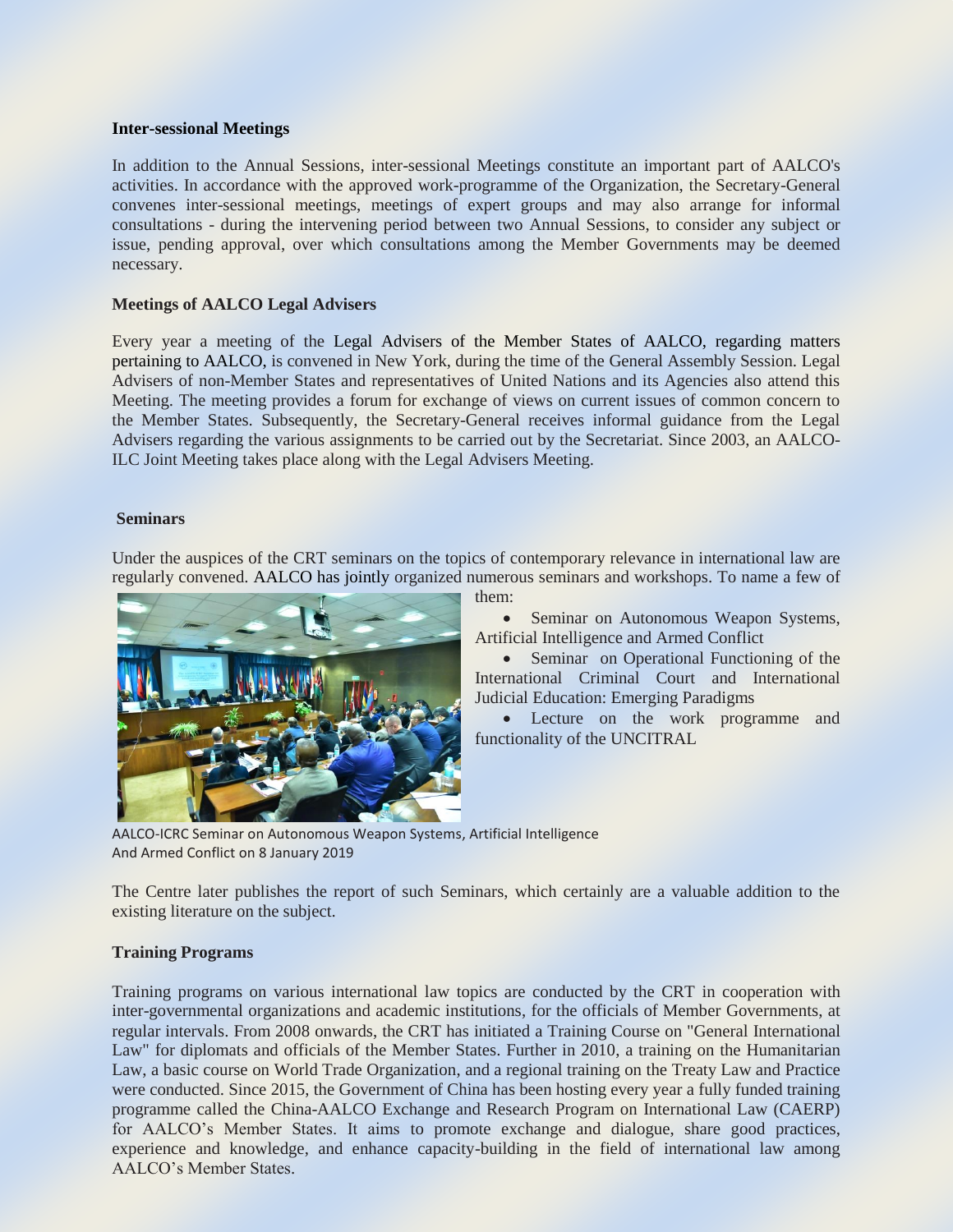# **PUBLICATIONS**

Being also a legal research Organization, AALCO attaches great importance to its publications. It has constantly endeavored to enhance the content and quality of its publications. The Secretariat brings out important publications regularly, namely the Yearbook of the Asian-African Legal Consultative Organization and the AALCO Journal of international Law.

The Secretariat also prepares the Reports and Verbatim Records of the Annual Sessions, Legal Advisers' and Liaison Officers' Meetings, seminars and other meetings convened under its auspices from time to time. The Secretariat also regularly brings out Special Studies on topics of contemporary relevance in international law under the auspices of CRT*.*



Jurisdiction: An Asian African Perspective





## Special Studies by AALCO include :

- Legality of Nuclear Tests (1964)
- South West Africa Cases (1967)
- Relief against Double Taxation and Fiscal Evasion (1967)
- Legal Guidelines for Privatization Programme (1994)
- Essays in International Law (1976, 1981, 1986, 1996, 2001 and 2007)
- A Study on Special and Differential Treatment under WTO Agreements (2003)
- Combating Corruption: A Legal Analysis (2005)
- Rights and Obligations under the UN Convention against Corruption (2006)
- A Preliminary Study on the Concept of International Terrorism (2006)
- Essays on Contemporary Issues in International Law (2009)
- Blockade of Gaza (2010)
- A Study on the Statehood of Palestine under International Law (2013)
- Unilateral Secondary Sanctions: an International Law Perspective (2013)
- Marine Biodiversity beyond National Jurisdictions: An Asian African Perspective (2016)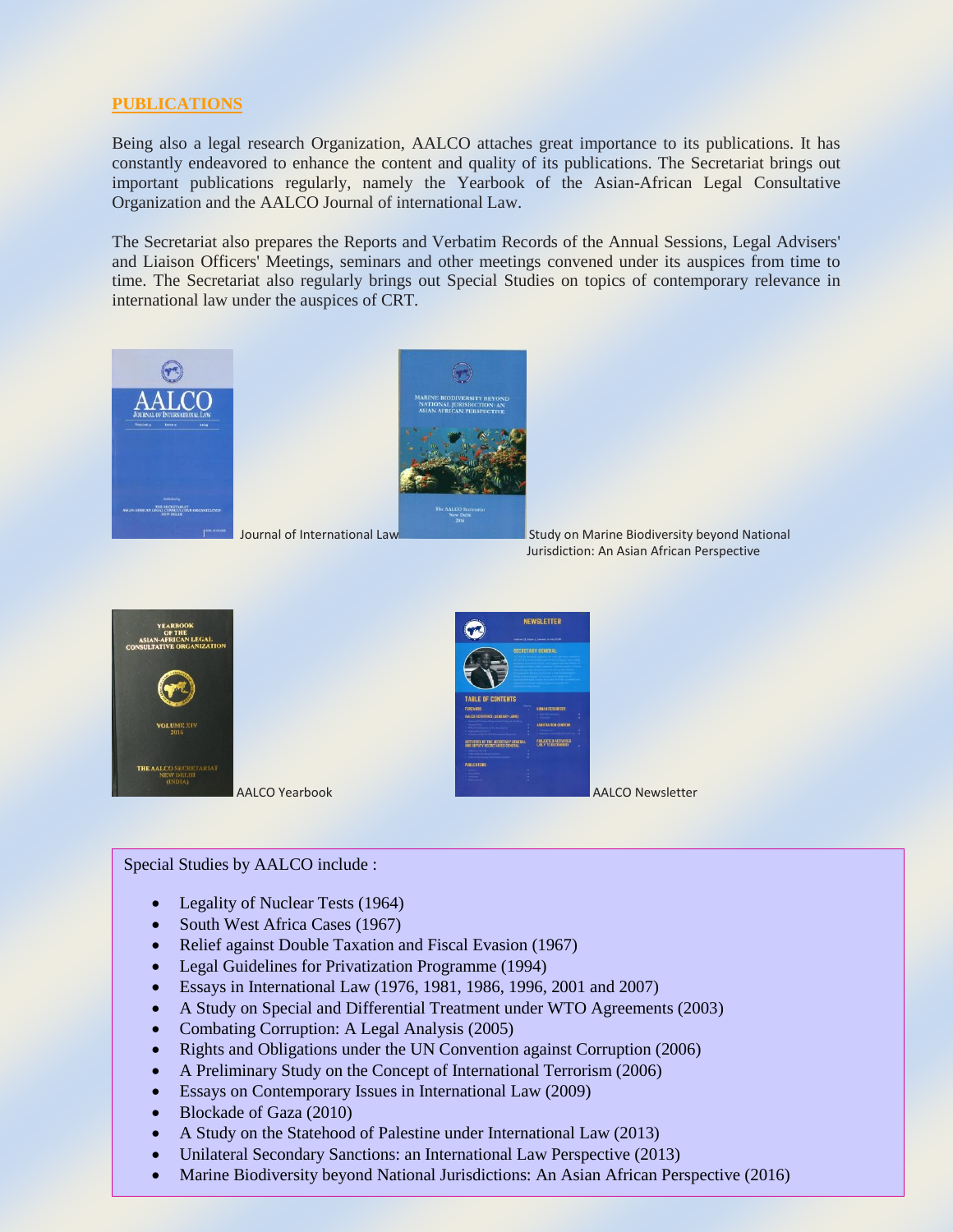# **Cooperation with other International Organizations**

The scope of AALCO's activities has been broadened from time to time to keep pace with the needs and requirements of its Member Governments and an increasingly globalizing world. This has been especially so in the fields of international trade and economic law matters, international humanitarian law, international refugee law, international environmental law etc. The AALCO, as the only organization of its kind at an intergovernmental level, embracing the two continents of Asia and Africa, has also oriented its activities to complement the work of the United Nations in several areas. In the light of the Organization's growing status and functions, the General Assembly by a Resolution adopted at its thirtyfifth Session in 1980 decided to accord AALCO Permanent Observer Status at the United Nations. Following that, an item on "Cooperation between the United Nations and the Asian-African Legal Consultative Organization" is placed biennially on the agenda of the General Assembly.

The Organization has also established close relations with the United Nations specialized agencies and some intergovernmental organizations as were of some reputed academic institutions, and has concluded formal cooperation agreements / Memoranda of Understanding with 26 of them. These agreements provide for mutual consultation, exchange of documentation, and the right to representation at each other's meetings. They facilitate joint organization of seminars and workshops on the areas of mutual interests. AALCO also works in close co-operation with many organizations. These include:

- **African Union**
- **Commonwealth Secretariat**
- **Council of Europe**
- **China University of Political Science and Law**
- **International Law Commission**
- **International Atomic Energy Agency**
- **International Committee of the Red Cross**
- **International Criminal Court**
- **International Maritime Organization**
- **International Organization for Migration**
- **Institute of International Law of Wuhan University**
- **International Council of Environmental Law**
- **International Tribunal for the Law of the Sea**
- **League of Arab States**
- **Office of the United Nations High Commissioner for Human Rights**
- **The Hague Conference on Private International Law**
- **United Nations Environment Programme**
- **United Nations High Commissioner for Refugees**
- **United Nations Industrial Development Organization**
- **United Nations Institute for Training and Research**
- **United Nations University**
- **United Nations Office on Drugs and Crime**
- **United Nations Commission on Trade and Development**
- **World Intellectual Property Organization**
- **Xiamen Academy of International Law**
- **African Institute of International Law**
- **China Law Society**
- **International Seabed Authority**
- **Energy Charter Secretariat**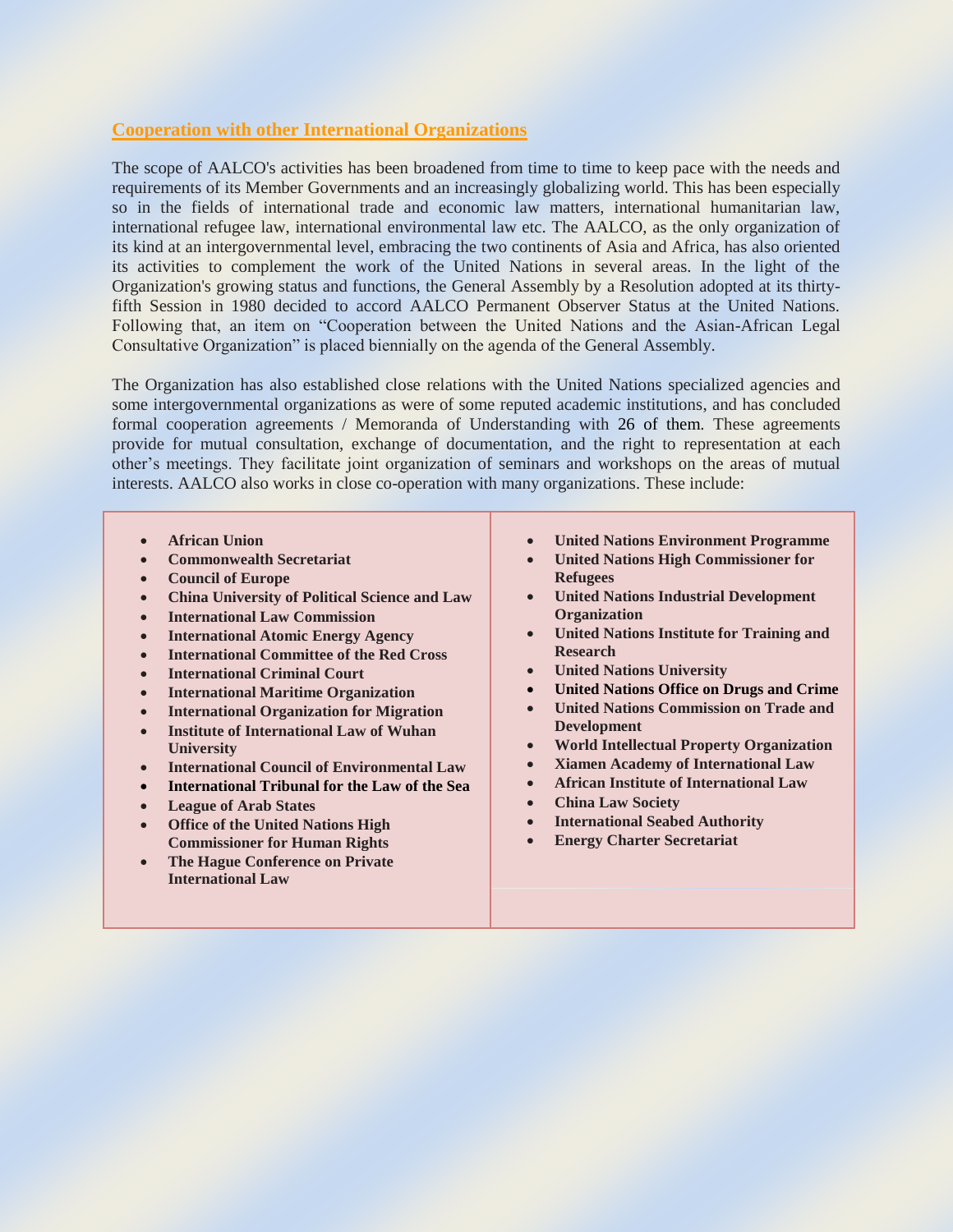# **STATUTES OF AALCO**

# **(Revised and adopted at the Bali Session 2004)**

### **Article 1**

The functions and the purposes of the Asian-African Legal Consultative Organization are as follows:

a) To consider and deliberate on issues related to international law that may be referred to the Organization by the Member States and to make such recommendations to governments as deemed necessary;

b) To exchange views, experiences and information on matters of common concern having legal implications and to make recommendations thereto if deemed necessary;

c) To communicate, with the consent of the governments of the Member States, the views of the Organization on matters of international law referred to it, to the United Nations, other institutions and international organizations;

d) To examine subjects that are under consideration by the International Law Commission and to forward the views of the Organization to the Commission; to consider the reports of the Commission and to make recommendations thereon, wherever necessary, to the Member States; and

e) To undertake, with the consent of/or at the request of Member States, such activities as may be deemed appropriate for the fulfillment of the functions and purposes of the Organization.

### **Article 2**

(1) The Organization constituted originally by the States of Burma (now Myanmar), Ceylon (now Sri Lanka), India, Indonesia, Iraq, Japan and the United Arab Republic (now Arab Republic of Egypt and Syria) comprises a large number of Asian and African States, and has its Permanent Headquarters, New Delhi, INDIA.

(2) The Organization may admit any other Asian-African country as a Member State.

(3) The terms of admission of a new Member States shall be in accordance with the Statutory Rules of the Organization as prescribed under article 8 of these Statutes.

#### **Article 3**

The Secretariat shall be headed by a Secretary-General appointed by the Organization for a term of four years in accordance with the provisions of the Statutory Rules.

#### **Article 4**

(1) The Organization shall normally meet once a year and such meetings shall, to the extent possible, be held in one of the Member States by geographical rotation.

(2) Annual Sessions, other meetings and consultations shall be held in accordance with the rules framed by the Organization.

#### **Article 5**

The Legal Expert nominated by the government of a Member State shall serve the Organization as Member. Alternate Members and Advisors may also be nominated if considered necessary.

#### **Article 6**

The Organization may enter into arrangements for cooperation with the United Nations, its organs and agencies and such other international organizations or bodies as may be deemed appropriate.

### **Article 7**

(1) The expenditure incurred for the purposes of the Organization, including the expenditure on the Secretariat shall be met by the Member States in such proportions as may be agreed upon and the contributions shall be paid annually in advance and deposited in the account or accounts to be maintained in the name of the Organization.

(2) The expenses locally incurred in connection with the meetings of the Organization, shall normally be met by the Member State in which the meeting is held, unless otherwise agreed upon between the Secretary-General and the host country.

(3) The expenditures and expenses shall be approved in accordance with the provisions of the Statutory Rules.

**Article 8**